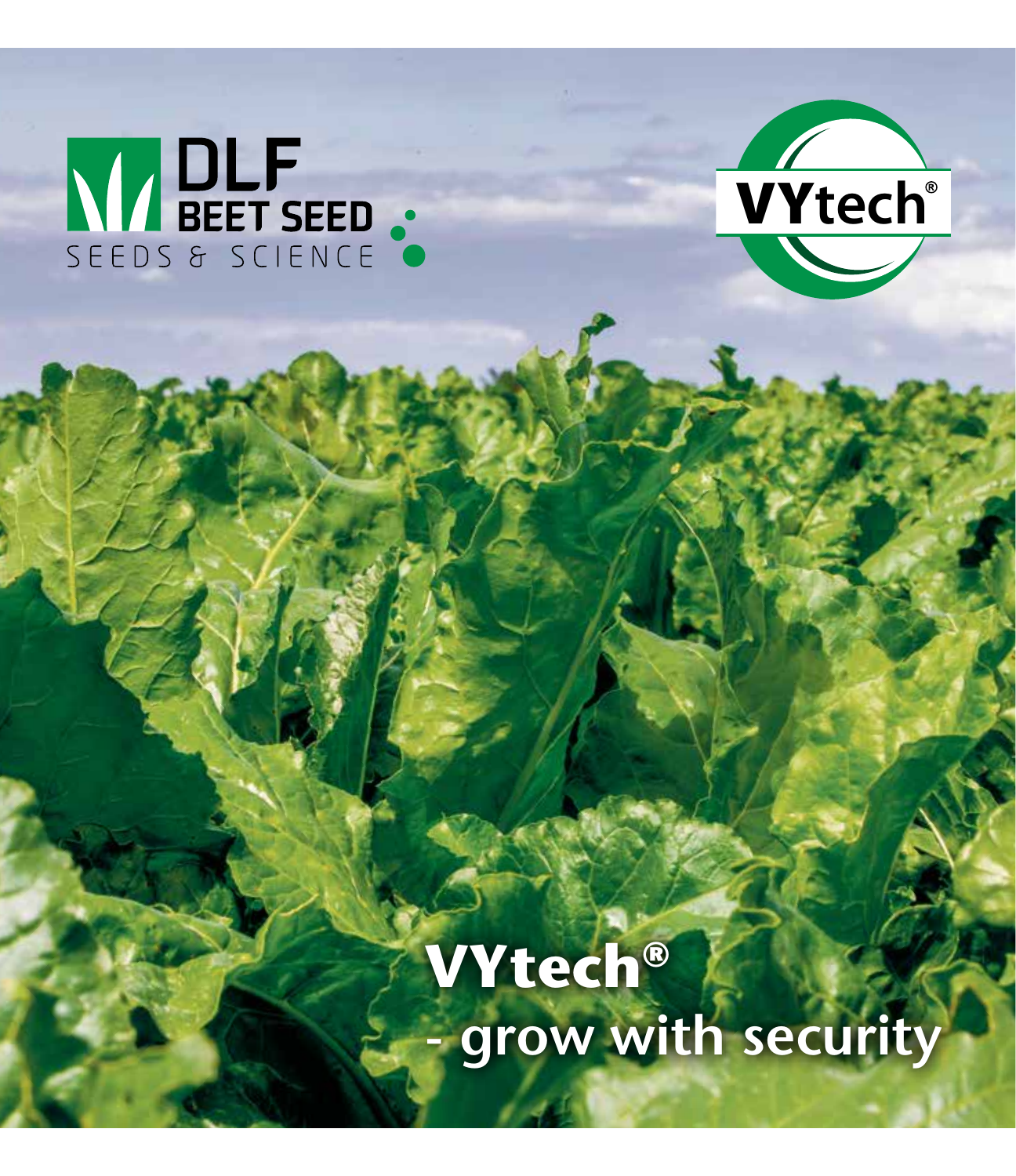

#### **Virus yellows – a big problem that can be solved!**

*Virus yellows has been known since the 1930s as a sugar beet disease that can dramatically reduce the sugar yield. After the most recent years of phasing out effective plant protection products (neonicotinoids) for seed treatment of sugar beet seed, the virus yellows has returned as a serious plant disease in several European countries. E.g. in France the yield has decreased with up to 70% in some areas due to this disease.*

*DLF Beet Seed has therefore intensified the breeding of new varieties with virus yellows resistance/tolerance, and in the DLF Beet Seed gene pool strong tolerance and resistance to virus yellows has been identified. Progress is so good that we will soon be offering the beet grower the first varieties that are partially resistant to virus yellows.*

The disease can be caused by single or mix infections of aphid transmitted viruses such as beet mild yellowing virus (BMYV), beet chlorosis virus (BChV) and beet yellows virus (BYV).

Many different aphid species can transmit one or more of the viruses, but the principal vector is the green peach aphid (*Myzus persicae Sulzer*).



In surveys during the past years, it has been shown in e.g. France, that mix infections of the mentioned viruses occur frequently. The combinations can change from year to year. Therefore, it is important for DLF Beet Seed to breed for resistance/tolerance to more than one of the viruses.

#### **The breeding story started in the 1980s**

DLF Beet Seed could already in the past provide farmers with varieties resistant to the disease, and during the 1980s and 1990s there were dedicated breeding programs on virus yellows. During the past years extensive breeding is again ongoing.

A high number of elite lines, sources from gene banks, own wild beet collections, test hybrids and hybrids are now continuously under evaluation for tolerance/resistance to the different types of viruses.

The evaluation is done in greenhouses, in semi field trials and in field trials. The plants are inoculated and the virus content is quantified in the plants and development of symptoms is observed. In the inoculated field trials the yield is measured.

## THE GREENHOUSE EXPERIMENT



*Set up of the greenhouse experiment where plants were inoculated with different combinations of BMYV, BChV, BYV and BtMV. The plants were kept in the tents during the whole experiment to avoid contamination.*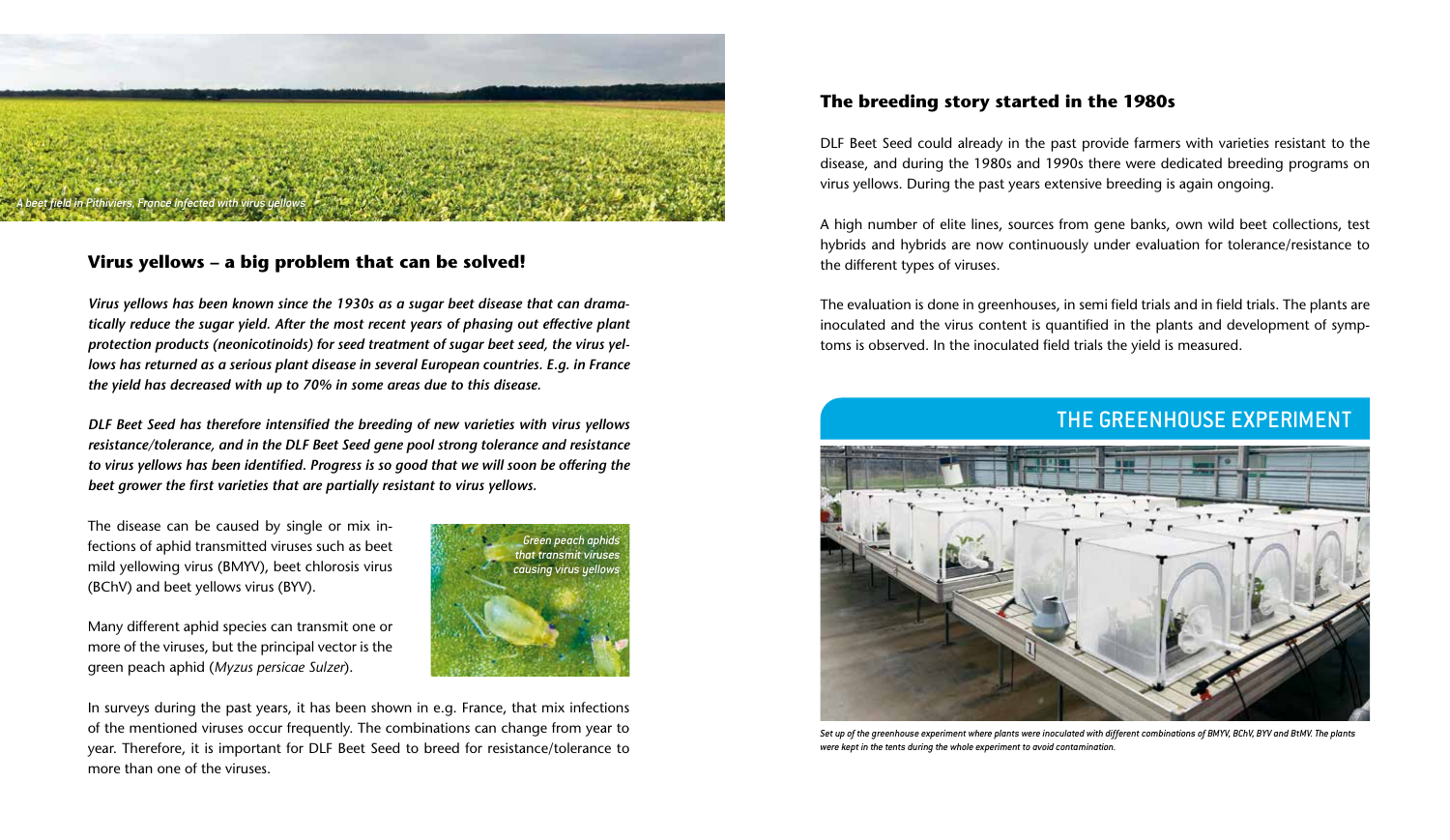## SEMIFIELD TRIALS



*Plants are inoculated with viruses in semifield trials and development of symptoms are observed. Tolerant and resistant plants stay green.*



Virus yellows can be seen as at least three different diseases and it is a challenge to combine all genetic components to get a good final product, but in the near future DLF Beet Seed will be able to provide sugar beet growers with the first hybrids partially resistant to virus yellows.

## FIELD TRIALS



*VYtech® variety and traditional varieties in field trials with artificial infection with virus yellows. The VYtech® variety has a low virus content and retains its green colour compared to traditional varieties which, when infected, have a high virus content and become strongly yellow.*

### **VYtech® varieties on the market in 2023**

The first partially resistant varieties will be available on the market in 2023. The varieties will be marketed under the name VYtech® varieties.

In 2024, we plan to launch a range of VYtech® varieties on the market with slightly different profiles to suit different markets.



The VYtech® varieties will protect the crop and give a good yield in case of a viral infection, but during the first years on the market the yield is expected to be slightly lower than non-resistance varieties in the areas without infection.

DLF Beet Seed expect that the yield in the VYtech® varieties will compete with nonresistant varieties by 2025.

# MIX INFECTION OF FOUR VIRUSES IN VYTECH® (A) AND VY SUSCEPTIBLE (B) LINES



*Plants of a VYtech® line (A) and a susceptible VY line (B) inoculated with BMYV, BChV, BYV and BtMV.*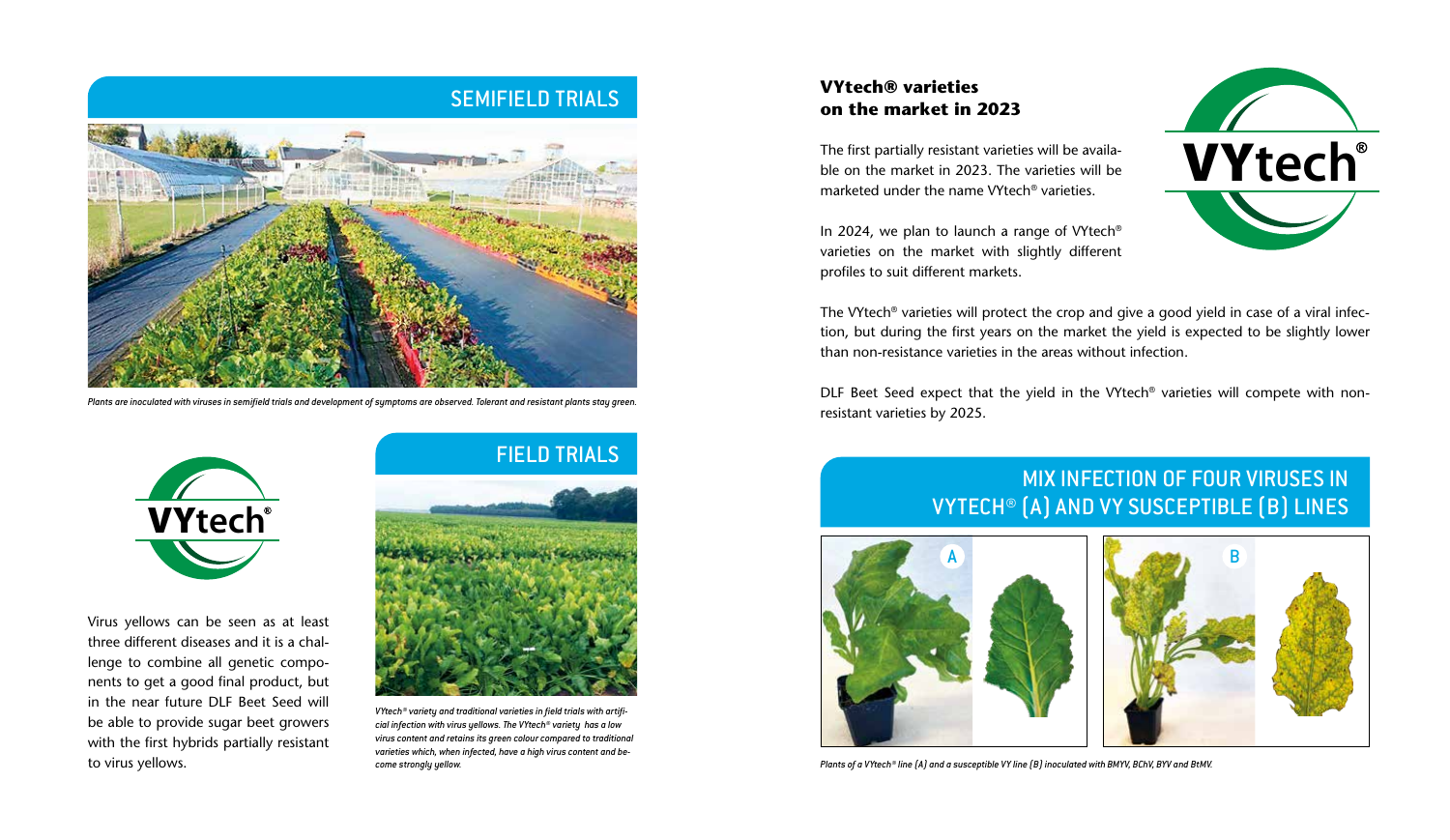

*Holeby, Denmark*







## **DLF Beet Seed - a global supplier of sugar and fodder beet seed**

In October 2021 MariboHilleshög changed its name to DLF Beet Seed.

With the new company name we state that we are a part of the DLF Group – a leading global seed company.

DLF is dedicated to beet seed and together we create innovation and develop new varieties to the benefit of the beet growers and the industry.

DLF Beet Seed sell and market sugar beet seed through our two independent channels, MARIBO® and HILLESHÖG®, both going a long way back in the sugar beet history.

The DLF Beet Seed headquarters is located in Denmark, more precisely Holeby on the island of Lolland – the heart of the Danish sugar beet growing area.

The R&D and breeding activities are based in DLF Beet Seed AB in Landskrona, Sweden, and we have seed multiplication sites in Italy, France and the US.

The US business is based in Longmont, Colorado – where both the seed factory and the R&D activities are located.

DLF Beet Seed have 350 employees, all dedicated to beet seed.